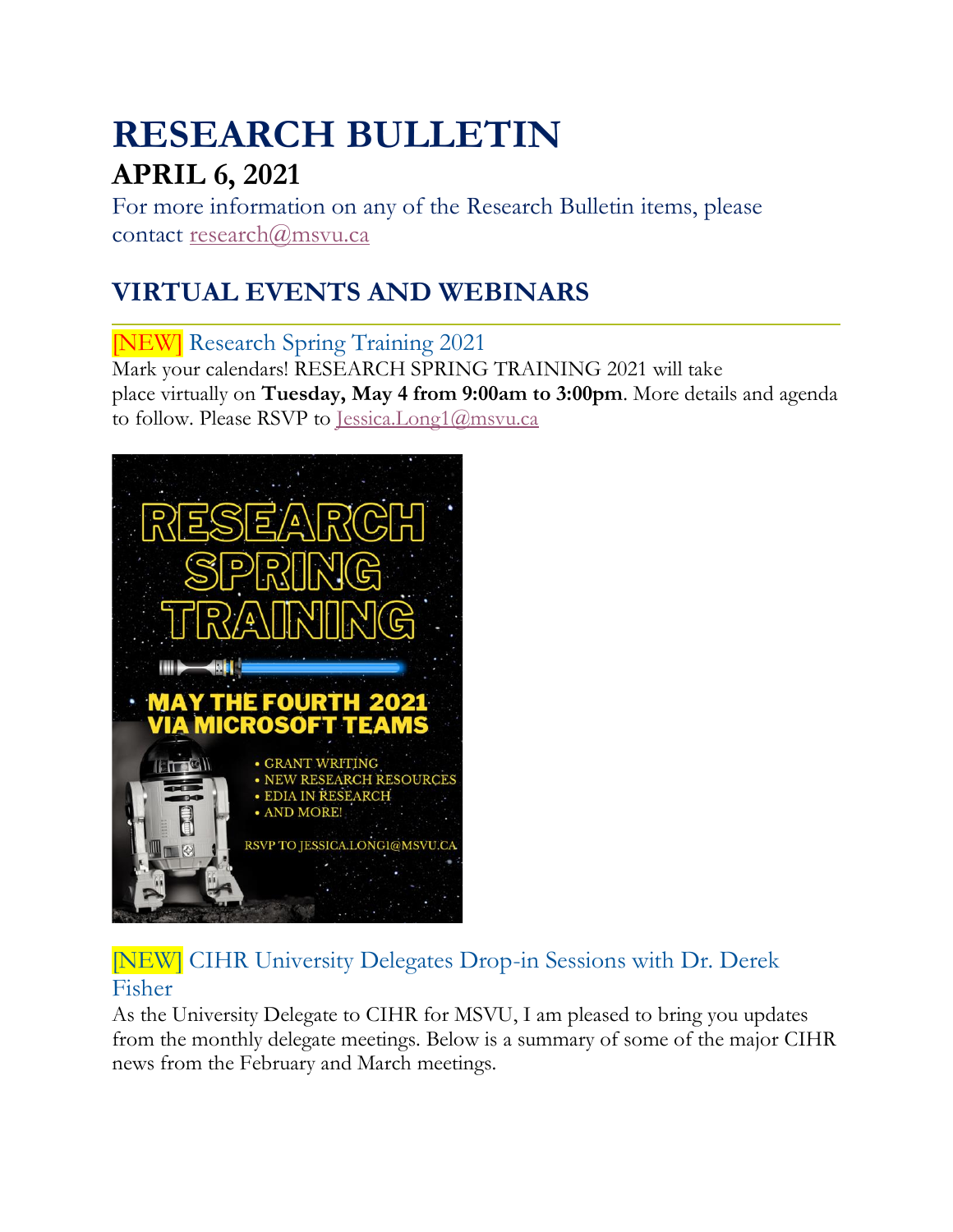- CIHR's online discussion on systemic racism in Canada's health research funding system launched on February 4, 2021 and will be open until April 9, 2021. [https://letstalk-cihr.ca/systemic-racism-and-canadas](https://letstalk-cihr.ca/systemic-racism-and-canadas-health-research-funding-system)[health-research-funding-system](https://letstalk-cihr.ca/systemic-racism-and-canadas-health-research-funding-system)
- CIHR is recruiting members to join its Institute Advisory Boards. Applications **will be accepted until April 12, 2021**. New members will be invited to serve terms of three years beginning on September 1, 2021. <https://cihr-irsc.gc.ca/e/50722.html>
- CIHR is seeking applications from qualified Canadian ethics experts to fill vacancies on the Standing Committee on Ethics. [https://cihr](https://cihr-irsc.gc.ca/e/52385.html)[irsc.gc.ca/e/52385.html](https://cihr-irsc.gc.ca/e/52385.html)
- In response to requests from peer reviewers, the Spring 2021 Project grant competition will see the return of the Summary of Progress report. This freeform, two-page (maximum) document **will be mandatory for all applicants** and will provide the opportunity to describe how the application fits into your overarching research program. This document will allow you to outline any results from your research activities that support your current application.
- **CIHR plans to remove the across-the-board budget cuts applied to all funded applications starting with the Fall 2021 Project Grant competition** with the intent of providing greater discretion to peer review committees on budget allocations.
- Equalization: CIHR has updated the equalization applied to project grants. A portion of the competition budget is reserved to ensure the proportion of grants funded is at least equal to the proportion of applications received from **ECRs, females NPIs and applications submitted in French**. If a grant is written by a female ECR in French, this will be counted three times towards equalization as CIHR will look at the variables individually.

Dr. Fisher will be holding drop-in sessions for researchers to discuss CIHR's programs, policies and initiatives, propose questions for the next CIHR University Delegates Meeting, and learn more about latest news from CIHR. If you would like to discuss these more, or to provide feedback you would like me to bring to CIHR, please feel free to reach out or attend one of the monthly drop-in sessions I will be holding. Drop-in sessions will take place on the following dates:

- Friday, April 9 at 10:00am
- Friday, May 14 at 10:00am

Please RSVP to [Jessica.Long1@msvu.ca.](mailto:Jessica.Long1@msvu.ca)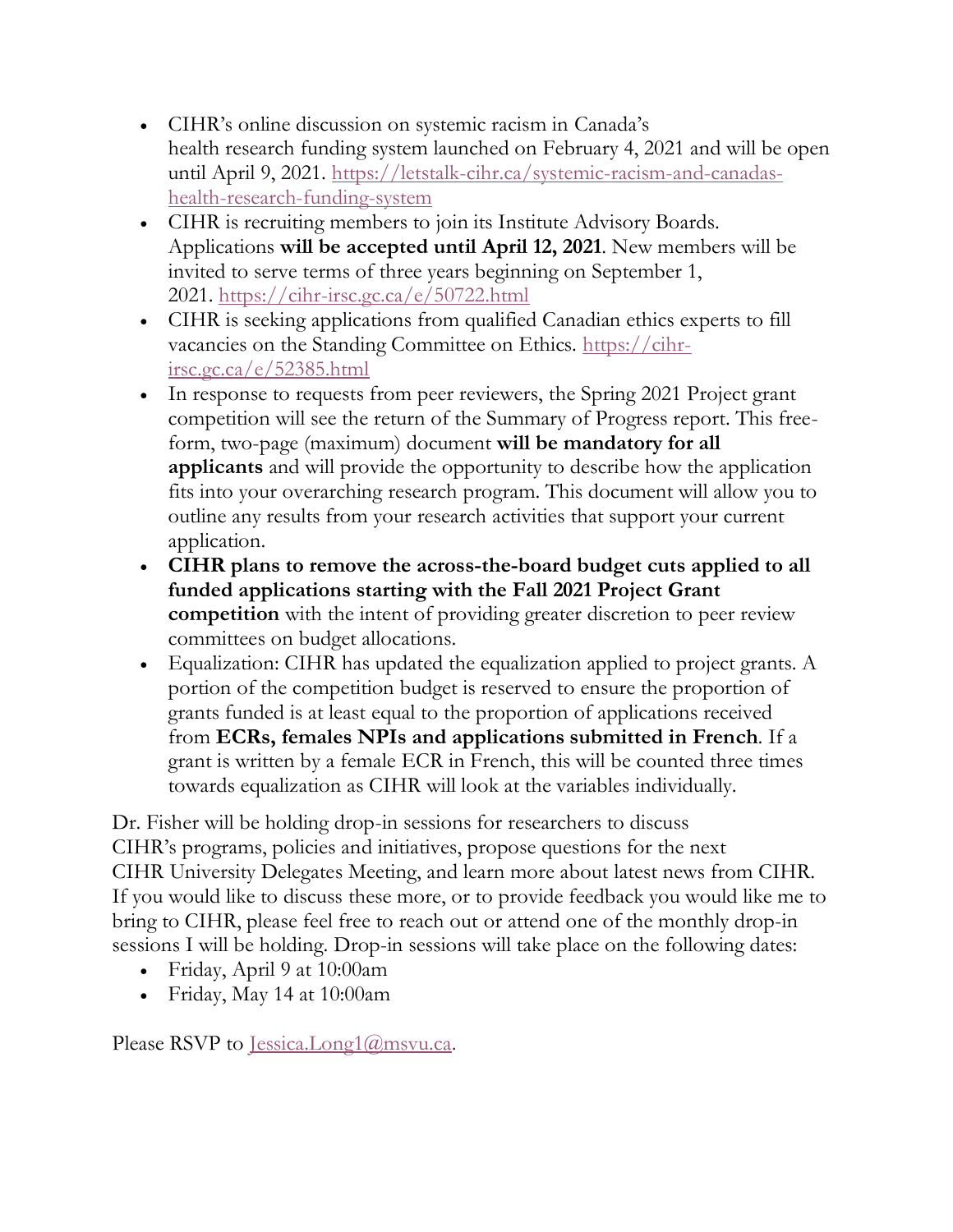#### [NEW] Video Proceedings of J. Krishnamurti and the Contemporary World Crises Conference

We are happy to report that *J. Krishnamurti and the Contemporary World Crises International Online Conference* that took place on February 19-21 and Feb 26-28, 2021 was a huge success. In this conference, a group of Canadian and Indian scholars, educators, professionals, and students came together to discuss the relevance of J. Krishnamurti's philosophical ideas in today's world. The online conference featured twenty-two speakers from a range of disciplines including psychology, law, religious studies, philosophy, and education. The speakers engaged in panel discussions and question/answer sessions with attendees in six two-hour sessions throughout the two weekends of the conference. There were over 370 registrants. Every daily session resulted in rich expressions of the panellists' personal, scholarly, and professional journeys with the work of J. Krishnamurti, and engaging dialogues with attendees. It brought together a vast number of like-minded individuals, resulting in a crosscultural and inter-disciplinary community of people concerned with societal and individual betterment, and who have seen how the wisdom of J. Krishnamurti may further those goals in their own unique contexts. The conference was organized by Dr. Ashwani Kumar (Program Director) of Mount Saint Vincent University in collaboration with Dr. Nayha Acharya (Team Member) of the Schulich School of Law, Dalhousie University, with the support of the Shastri Indo-Canadian Institute's Program Development Grant. Many thanks to those of you who attended the conference. If you could not attend the conference, we have attached the program for your reference. You can also watch the video proceedings here:

#### Keynote Panel:

[https://www.youtube.com/watch?v=1isPbB-](https://www.youtube.com/watch?v=1isPbB-IXwo&list=PLfVjDB_dQhEpYnHf6l8WMJ_XrT-Oln7CL)[IXwo&list=PLfVjDB\\_dQhEpYnHf6l8WMJ\\_XrT-Oln7CL](https://www.youtube.com/watch?v=1isPbB-IXwo&list=PLfVjDB_dQhEpYnHf6l8WMJ_XrT-Oln7CL)

#### Practitioners' Panel:

[https://www.youtube.com/watch?v=VffegmYOSLI&list=PLfVjDB\\_dQhEpYnHf6l](https://www.youtube.com/watch?v=VffegmYOSLI&list=PLfVjDB_dQhEpYnHf6l8WMJ_XrT-Oln7CL&index=2) [8WMJ\\_XrT-Oln7CL&index=2](https://www.youtube.com/watch?v=VffegmYOSLI&list=PLfVjDB_dQhEpYnHf6l8WMJ_XrT-Oln7CL&index=2)

#### Scholars' Panel I:

[https://www.youtube.com/watch?v=DsJZ8koe8ME&list=PLfVjDB\\_dQhEpYnHf6l](https://www.youtube.com/watch?v=DsJZ8koe8ME&list=PLfVjDB_dQhEpYnHf6l8WMJ_XrT-Oln7CL&index=3) [8WMJ\\_XrT-Oln7CL&index=3](https://www.youtube.com/watch?v=DsJZ8koe8ME&list=PLfVjDB_dQhEpYnHf6l8WMJ_XrT-Oln7CL&index=3)

#### Scholars' Panel II:

[https://www.youtube.com/watch?v=UNF6TaWFxbQ&list=PLfVjDB\\_dQhEpYnHf](https://www.youtube.com/watch?v=UNF6TaWFxbQ&list=PLfVjDB_dQhEpYnHf6l8WMJ_XrT-Oln7CL&index=4) [6l8WMJ\\_XrT-Oln7CL&index=4](https://www.youtube.com/watch?v=UNF6TaWFxbQ&list=PLfVjDB_dQhEpYnHf6l8WMJ_XrT-Oln7CL&index=4)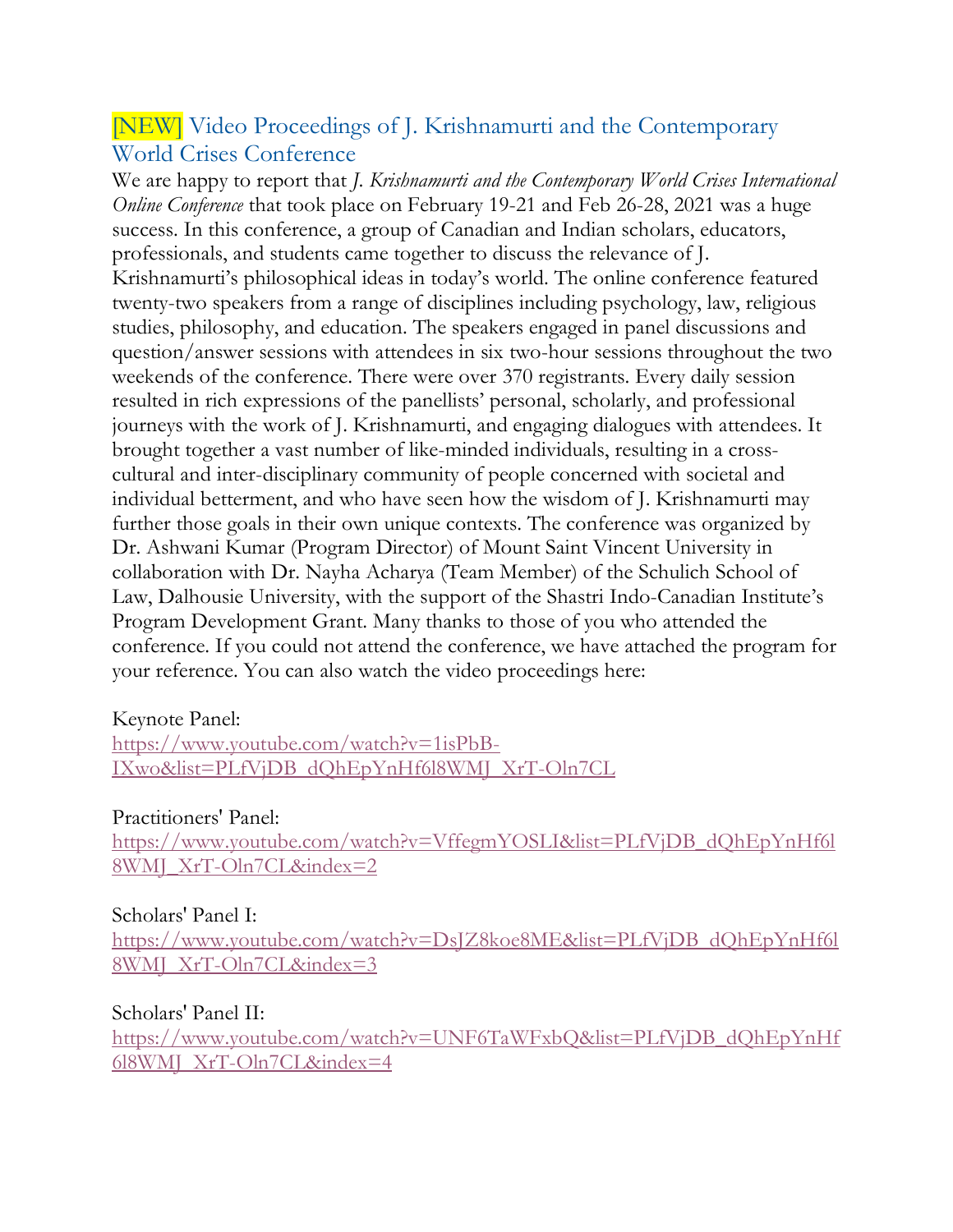Teachers' Panel:

[https://www.youtube.com/watch?v=EWPGDhXmCZo&list=PLfVjDB\\_dQhEpYn](https://www.youtube.com/watch?v=EWPGDhXmCZo&list=PLfVjDB_dQhEpYnHf6l8WMJ_XrT-Oln7CL&index=5) [Hf6l8WMJ\\_XrT-Oln7CL&index=5](https://www.youtube.com/watch?v=EWPGDhXmCZo&list=PLfVjDB_dQhEpYnHf6l8WMJ_XrT-Oln7CL&index=5)

#### Alumni Panel:

[https://www.youtube.com/watch?v=Z6JFfMlcmUc&list=PLfVjDB\\_dQhEpYnHf6l](https://www.youtube.com/watch?v=Z6JFfMlcmUc&list=PLfVjDB_dQhEpYnHf6l8WMJ_XrT-Oln7CL&index=6) [8WMJ\\_XrT-Oln7CL&index=6](https://www.youtube.com/watch?v=Z6JFfMlcmUc&list=PLfVjDB_dQhEpYnHf6l8WMJ_XrT-Oln7CL&index=6)

#### The Federated Research Data Repository (FRDR) is now in Full Production

Portage's Federated Research [Data Repository](https://www.frdr-dfdr.ca/repo/) (FRDR) has officially launched into full production! Full production offers many new features and benefits:

- Publish research data in a Canadian-owned, bilingual national repository option
- 1 TB of repository storage available to all faculty members at Canadian postsecondary institutions - more storage may be available upon request
- Secure repository storage, distributed geographically across multiple Compute Canada Federation hosting sites
- Data curation support provided by Portage
- Ability to work with multiple collaborators on a single submission
- Your data will be discoverable alongside other Canadian collections in the FRDR Discovery Portal

FRDR is designed to address a longstanding gap in

Canada's research infrastructure by providing researchers with a robust repository option into which large research datasets can be ingested, curated, processed for preservation, discovered, cited, and shared. The FRDR Discovery Portal enables discovery of and access to Canadian research data, while FRDR's repository services will help researchers store and manage their data, preserve their research for future use, and comply with institutional and funding agency data management requirements. More information about FRDR and its partners can be found at [www.frdr-dfdr.ca.](https://www.frdr-dfdr.ca/docs/en/about/)

Portage is offering webinars on FRDR to help researchers, faculty, librarians, and others learn how to use the platform for data sharing, deposit, and discovery. See the [announcement](https://portagenetwork.ca/news/upcoming-webinars-on-the-federated-research-data-repository-frdr/) for more details. If you have any questions or would like to know more about FRDR, please contact  $\frac{\text{support}(a)}{\text{frdr-dfdr.ca}}$ .

#### Canadian Sociological Association – Upcoming Webinar

#### **On Writing Theory Webinar and Workshop: April 27, 2021**

The conventions of academic writing are well established in sociology. Our discipline has guidelines for communicating methodologies and telling

compelling research narratives. However, despite the abundance of theory in sociological publications the conventions for writing theory are less clear and far from institutionalized. This two-part workshop series will provide a guide for writing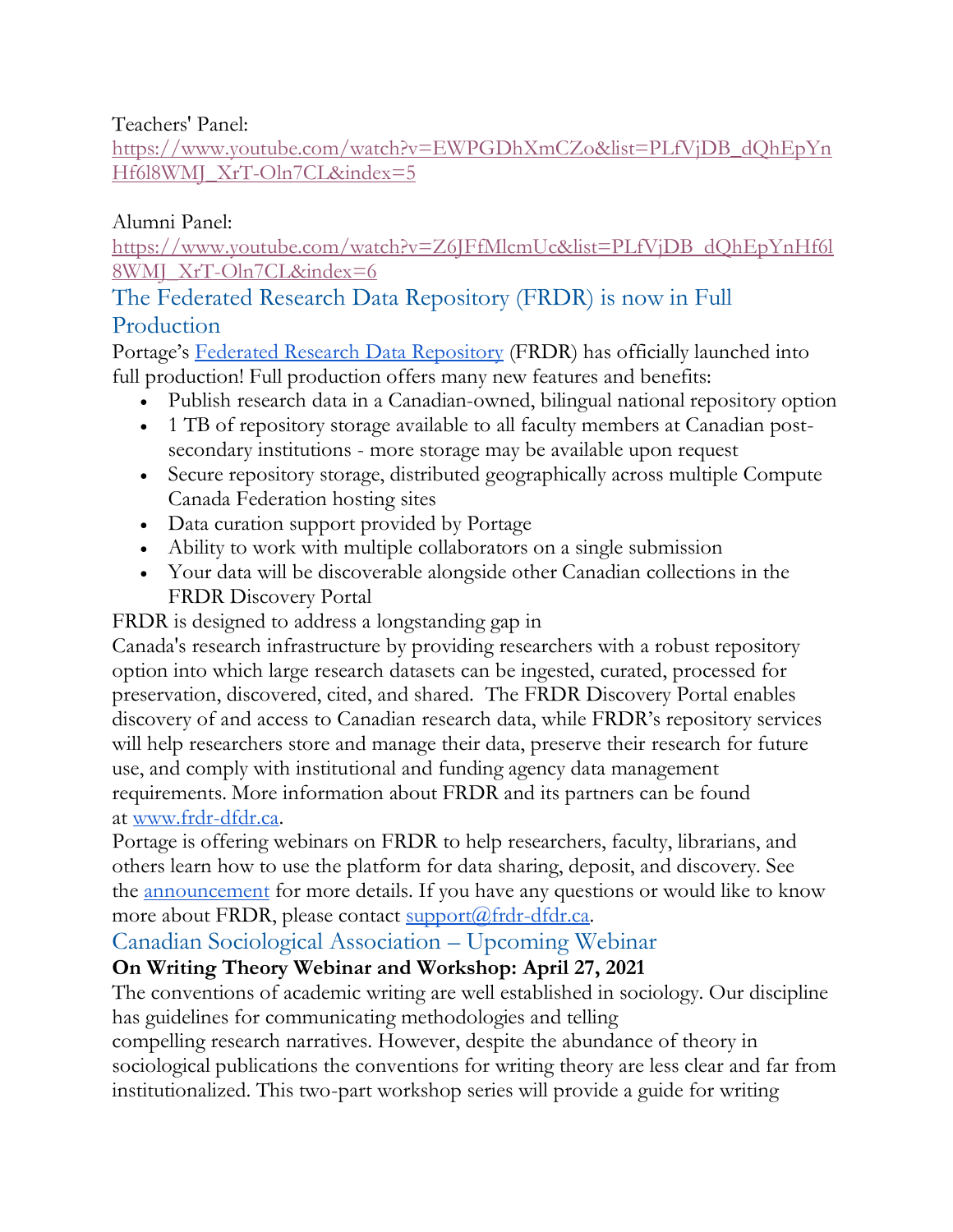theory. It will offer feedback to sociology students or early career theorists on writing theory.

[Learn More and Register](https://csa-scs.us12.list-manage.com/track/click?u=b4a4755500efe621b45c35e15&id=8332e7d8d4&e=21c2099400)

Save the date: seminar on preprints hosted by the Centre for Journalology Centre for Journalology is hosting a (free) seminar on preprints on April 15<sup>th</sup> at 12EST. The session will cover two key areas:

- 1. What preprints are and the practicalities of making one
- 2. The impact of preprints knowledge dissemination related to COVID-19 and biomedicine more generally.

The speakers, Dr. Jessica Polka and Dr. John Inglis, are world renowned experts in this space, we are really looking forward to hosting them! Jessica is the Executive Director of ASAPbio and has produced many excellent resources on preprints. John is the co-founder of bioRxiv and medRxiv, the servers many of us use to create preprints.

Please see attached poster & register here: <https://www.surveymonkey.com/r/journalology2021talk3>

# **FUNDING OPPORTUNITIES**

### [NEW] Funding Productivity and Innovation Voucher Program

Nova Scotia Business Inc. (NSBI) will launch their [Productivity and Innovation Voucher](https://www.novascotiabusiness.com/export/programs-services/productivity-and-innovation-voucher-program)  [Program](https://www.novascotiabusiness.com/export/programs-services/productivity-and-innovation-voucher-program) in mid-April. This program gives Nova Scotia companies the opportunity work with universities and access expertise they do not have in-house.

Projects must demonstrate how they improve productivity, develop a new product, service or process and create growth. This is a two-tier program: a Tier 1 application are for up to \$15,000, Tier 2 applications are up to \$25,000. First time applicants must submit a Tier 1 request. No cash contribution is required from the company.

The companies must be registered in NS with the majority of their workforces in the province. If you have a company that you are interested in working with and feel the Productivity and Innovation Voucher Program could be a good fit, please contact **Danielle Goodfellow**, Industry Liaison Officer, at  $\frac{\text{danielle.goodfellow}(Q_{\text{smu.ca}})}{\text{dissus the proposed project.}}$ 

## **NEW** SSHRC Connection Grants

Connection Grants support workshops, colloquiums, conferences, forums, summer institutes, or other events or outreach activities that facilitate:

- disciplinary and/or interdisciplinary exchanges in the social sciences and humanities;
- scholarly exchanges between those working in the social sciences and humanities and those working in other researchfields;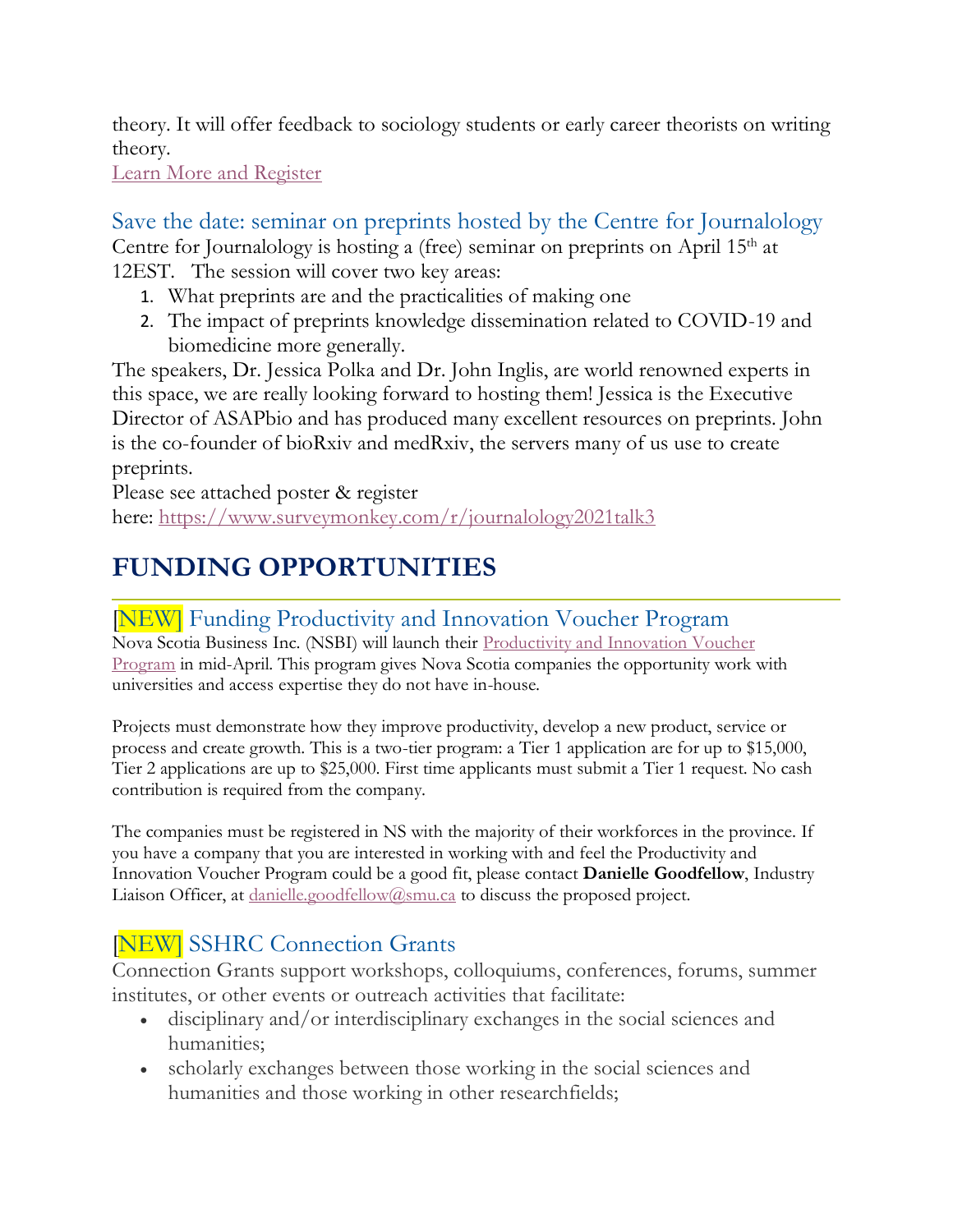- intersectoral exchanges between academic researchers in the social sciences and humanities and researchers and practitioners from the public, private and/or not-for-profit sectors; and/or
- international research collaboration and scholarly exchanges with researchers, students and non-academic partners from other countries.

The internal deadline for the SSHRC Connection Grants is **April15**. Learn more about the Connection Grants [here.](https://www.sshrc-crsh.gc.ca/funding-financement/programs-programmes/connection_grants-subventions_connexion-eng.aspx)

### [NEW] CIRA's 2021 Grants Call Open - till April 14th 2PM ET

CIRA will be granting over \$1 million to Canadian non-profits, charities, and researchers leading projects to improve Canada's internet - especially for projects that benefit northern, rural, and Indigenous communities, and students (K-12, and post-secondary). You'll find all the details here: <https://cira.ca/grants> and we've also shared a <u>[webinar](https://www.youtube.com/watch?v=1GXpqjKhYn4)</u> to orient people to the application process. The application period will be **open until April 14 at 2PM ET**.

#### Call for Applications: Release Time Awards

The Committee on Research and Publications receives applications for Release Time Awards to be granted by the University in early April. The number of awards granted is determined by the Collective Agreement between Mount Saint Vincent University Board of Governors and Mount Saint Vincent University Faculty Association. Each RTA will grant the recipient release from a half credit course teaching for the explicit purpose of conducting research. Release Time Awards will be granted through a competition adjudicated by the Committee on Research and Publications. The competition is open to full-time faculty members who hold a peer-reviewed external grant during the period for which release time is requested. Competitions will be held in April of each year, to be taken up in the following fall or winter semester. Release Time Awards may only be applied to research activities.

Policy: [http://www2.msvu.ca/DocumentCentral/Documents/Faculty%20Release%2](http://www2.msvu.ca/DocumentCentral/Documents/Faculty%20Release%20Time%20Awards.pdf) [0Time%20Awards.pdf](http://www2.msvu.ca/DocumentCentral/Documents/Faculty%20Release%20Time%20Awards.pdf)

Form: [https://www.msvu.ca/wp](https://www.msvu.ca/wp-content/uploads/2020/05/CRP.FORM_.01120Release20Time20Awards1.docx)[content/uploads/2020/05/CRP.FORM\\_.01120Release20Time20Awards1.docx](https://www.msvu.ca/wp-content/uploads/2020/05/CRP.FORM_.01120Release20Time20Awards1.docx)

#### 2021 President's Special Conference Fund

Please find attached the call for applications and application form for the **2021 President's Special Conference Fund**.

Applications are invited for funding up to \$5000.00 to assist faculty members and departments in hosting a conference on campus and/or virtually. The goal of the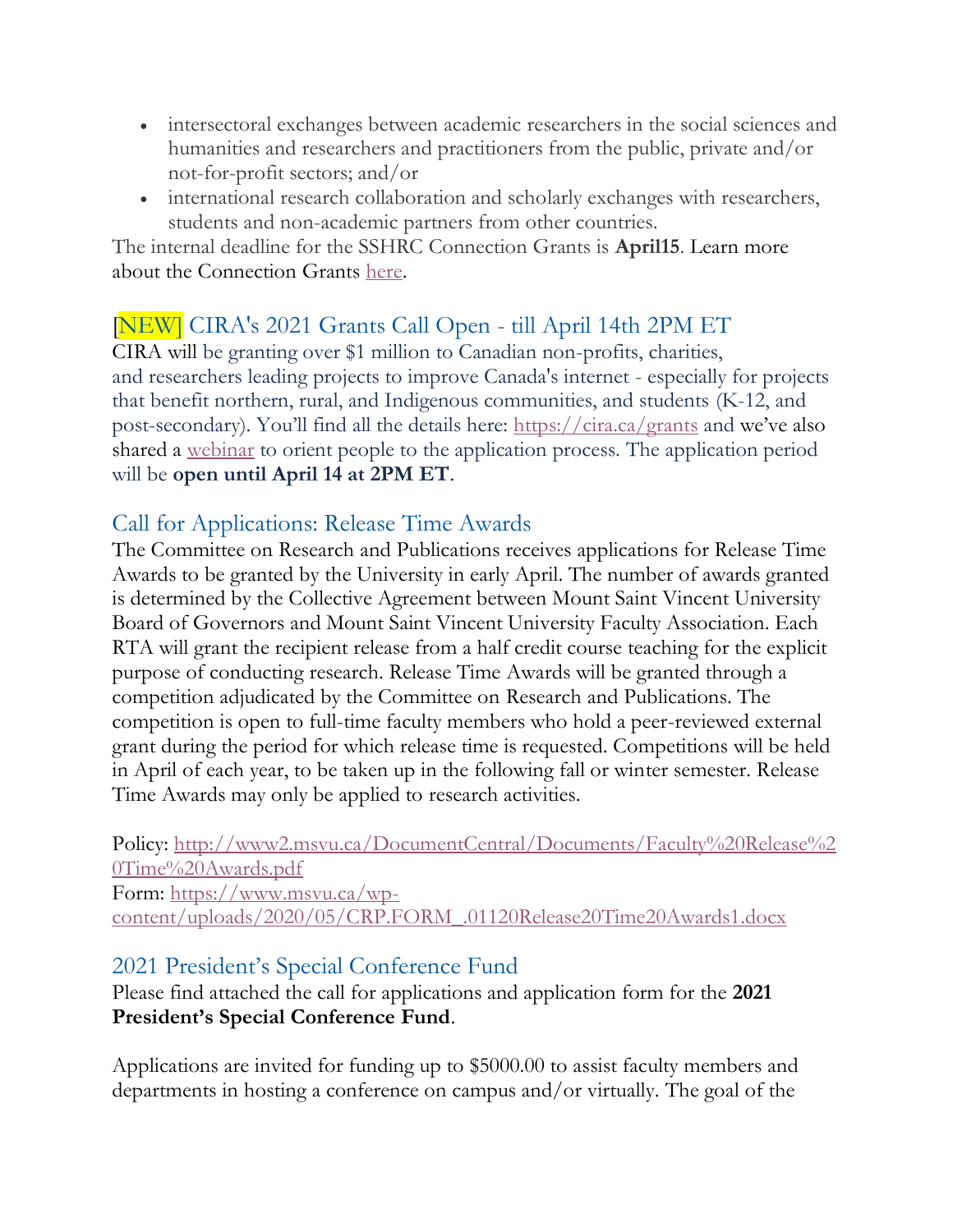President's Conference Fund is to support initiatives that advance the goals of MSVU's Strategic Plan: *Strength Through Community (2021-2028)*. Evidence of active and meaningful student involvement in the conference is required. Priority will be given to:

- conferences that help raise the profile of the University in the external community.
- conferences held on campus or designated as being hosted by MSVU for virtual conferences.
- first-time applicants.

The conference must take place within 2 years of the awarding of the funding. Applications should be submitted to the Committee on Research and Publications at [research@msvu.ca](mailto:research@msvu.ca) no later than **15 May 2021**.

# **ANNOUNCEMENTS**

### [NEW] Portage Launches DMP Assistant 2.0!

The Canadian Association of Research Libraries (CARL) Portage Network is pleased to announce the launch of [DMP Assistant](https://assistant.portagenetwork.ca/) 2.0. Hosted by the University of Alberta Library, the DMP Assistant is a national, open, bilingual data management planning (DMP) tool to help researchers better manage their data throughout the lifespan of a project. The tool develops a DMP by prompting researchers to answer a number of key data management questions, supported by best-practice guidance and examples.

Version 2.0 has several new features and benefits, including:

- The ability to 'clone' DMPs for use in similar projects
- The ability for institutions to create more flexible DMP templates both in terms of institutional customization as well as enhanced template development functions such as cloning, use of phases, and themes, and working from a range of new discipline- and methodology-specific templates
- New usage statistics dashboards for institutional administrators

Version 2.0 also features enhanced bilingualism, supported by recent upgrades to the original [DMP Roadmap](https://github.com/DMPRoadmap) codebase in collaboration with the [Digital Curation Centre](https://www.dcc.ac.uk/)  [\(DCC\).](https://www.dcc.ac.uk/) These upgrades will improve internationalization and multilingual support not only for the DMP Assistant, but for other instances of the DMP Roadmap codebase globally. Portage and the University of Alberta Library DMP Assistant team also employed professional translation services, with subsequent expert validation, to help ensure an enhanced and truly bilingual service.

### [NEW] FREYA – The power of PIDs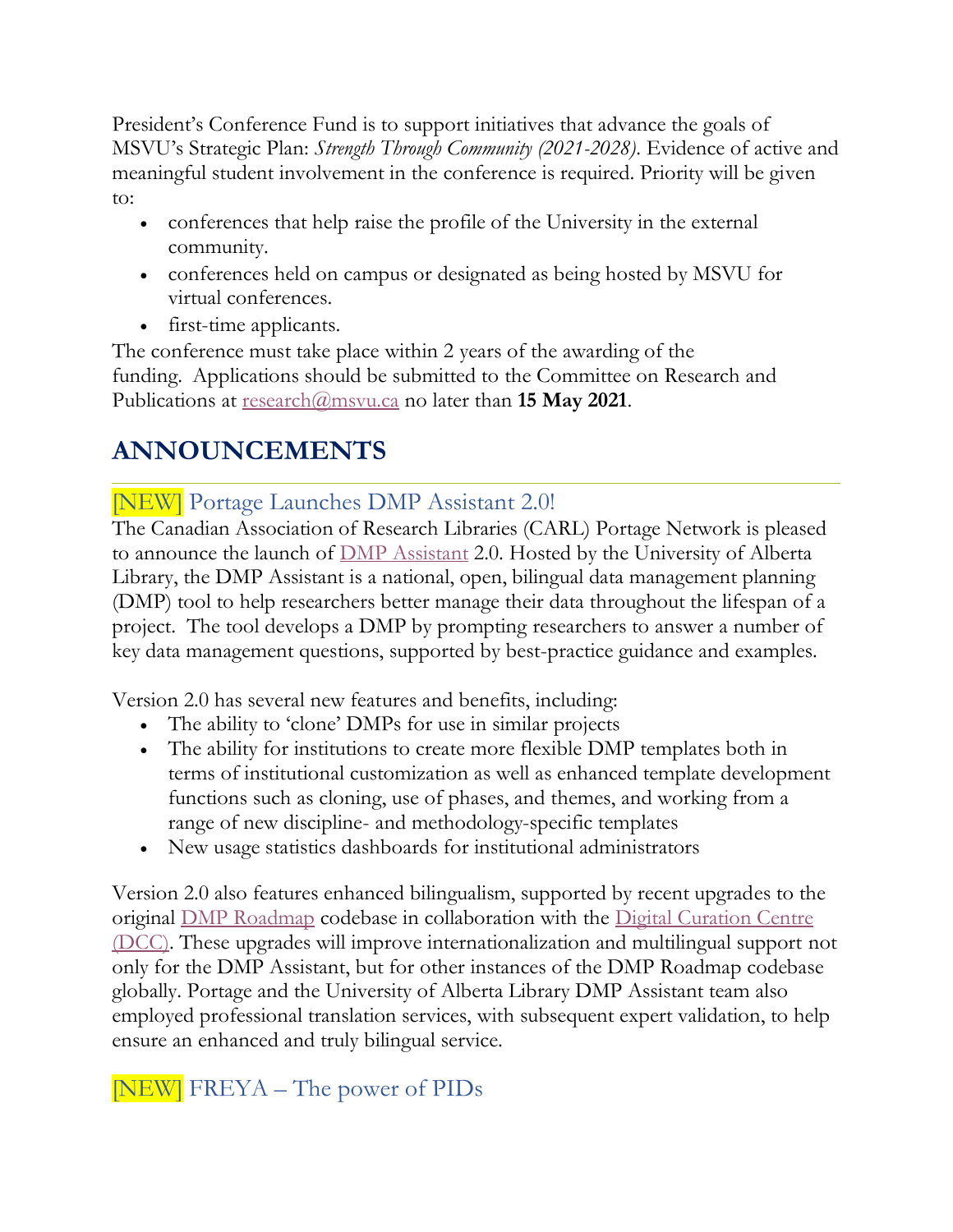Check out [this video](https://www.youtube.com/watch?v=9G4EMJCwCw4) on the power of PIDs. This video was made for the FREYA project. Visit [https://www.project-freya.eu/en](https://www.youtube.com/redirect?event=video_description&redir_token=QUFFLUhqa2NTOTNyNUExTFN6b0R4TGZ6UjcxQ1hQeWN3d3xBQ3Jtc0ttR1VhODZtWXFyQ1JzZm9PWFVsTE14elY5VGRzS2lhcGFuN1B4QmN6UlhoTk5YVXFnWlRDMTEtNERFS2o0dUlQWHZMQ2lLV3p4Si15QUNINGVwQXl3dE1HT1N5MWU3eXNUcmZiOVJCaHN4R0lWc1k4UQ&q=https%3A%2F%2Fwww.project-freya.eu%2Fen) for more information.

### [NEW] CIHR IGH Training Modules Survey

In 2015, the CIHR Institute of Gender and Health (IGH) launched **[online training](https://cihr-irsc.us13.list-manage.com/track/click?u=873fb0e14e3b72cfb6c50cba3&id=0022037391&e=636f667c99)  [modules](https://cihr-irsc.us13.list-manage.com/track/click?u=873fb0e14e3b72cfb6c50cba3&id=0022037391&e=636f667c99)** on integrating sex and gender in health research. Since then, thousands of people have completed the modules. But,in that time, our understanding of sex, gender, and their influence on health has evolved. We want to make sure that our training modules reflect current knowledge and best practices.

Please help us improve our modules by completing our **[Sex & Gender Training](https://cihr-irsc.us13.list-manage.com/track/click?u=873fb0e14e3b72cfb6c50cba3&id=a47ffda745&e=636f667c99)  [Modules Survey](https://cihr-irsc.us13.list-manage.com/track/click?u=873fb0e14e3b72cfb6c50cba3&id=a47ffda745&e=636f667c99)** to share your feedback with us. In addition to demographic questions, the survey includes five open-ended feedback questions - so feel free to be as detailed in your responses as you would like!

# [NEW] CIHR Access Newsletter (March 2021)

Read the newsletter [here.](https://suivi.lnk01.com/v/443/a1bc484810dc22468bda4e25236a6962d348408218fad3cc)

#### [REMINDER] UN Sustainable Development Goals

MSVU is interested in framing research around the UN Sustainable Development Goals [\(https://sdgs.un.org/goals\)](https://sdgs.un.org/goals). There are several advantages to doing so: it provides a narrative framework to communicate the "big picture" for some of MSVU's research; it makes it easier for community partners to find faculty members working on the same problem; it is likely going to become an important piece when applying for Tri-Council grants.

We are encouraging faculty to indicate whether they are willing to be listed as working towards one (or more) of the goals and, if so, including the appropriate SDG logo(s) on their faculty webpage and listing them in a public database of researchers organized by the goals on the MSVU Research Office website. We are also happy to work with faculty to determine which goal(s) best fits their research. Please contact [Jessica.Long1@msvu.ca](mailto:Jessica.Long1@msvu.ca) if you are interested.

Please find more information on the SDGs on the MSVU website [here.](https://www.msvu.ca/research-at-the-mount/about-us/un-sustainable-development-goals/) The UN SDG logos can be found [here.](https://www.un.org/sustainabledevelopment/news/communications-material/)

## **MSVU RESEARCH ACHIEVEMENTS**

[NEW] Dr. Janice Keefe receives funding from the NS Health Research Fund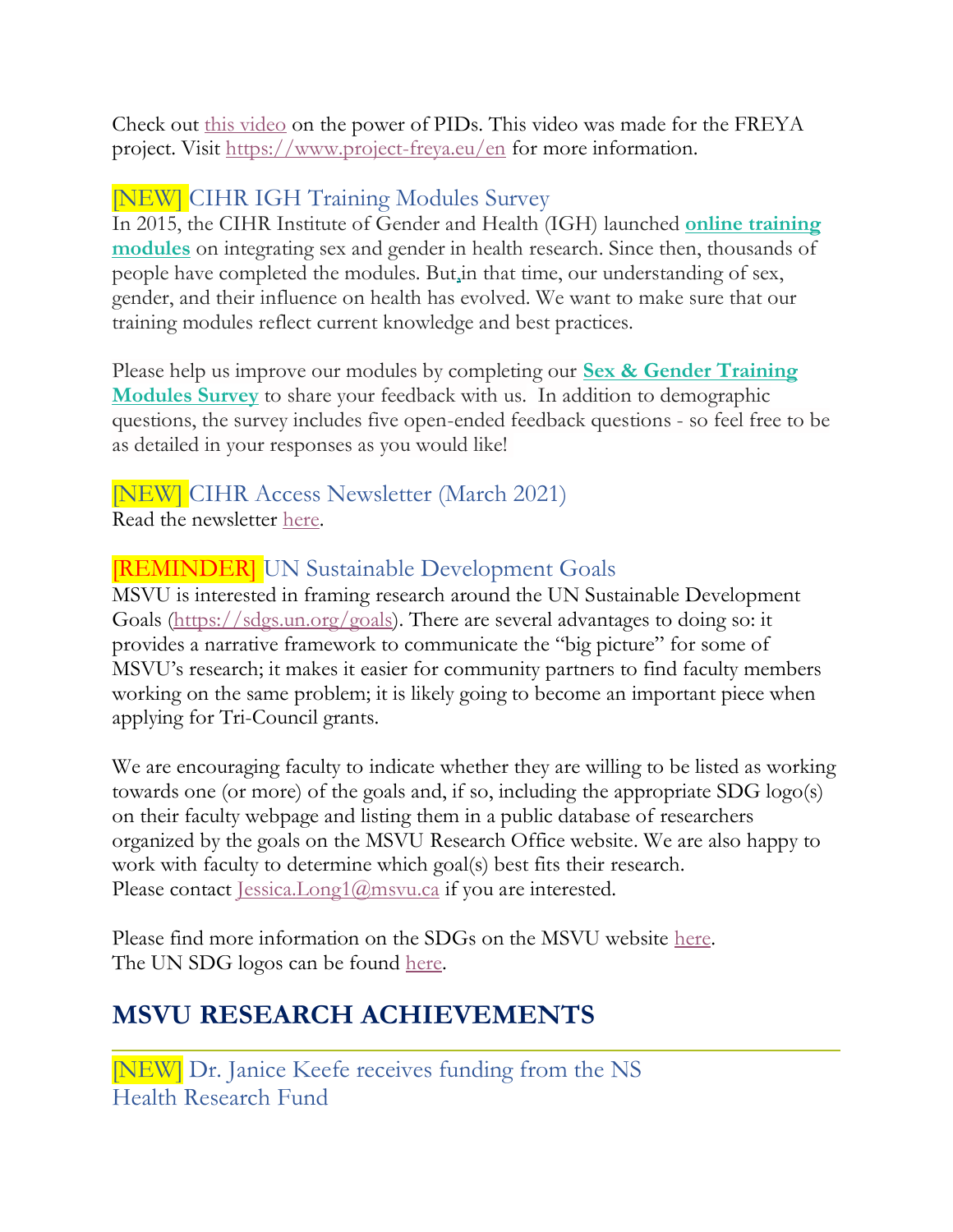Congratulations to Dr. Janice Keefe on receiving funding from the Nova Scotia Health Research Fund (NSHRF)! This will go towards supporting Dr. Keefe's study "The Unsung heroes: Long term care staff's quality of work life. A complete list of recipients is available online on the Nova Scotia Health Research Fund webpage [\(http://www.cdha.nshealth.ca/discovery-innovation/research-fund\)](http://www.cdha.nshealth.ca/discovery-innovation/research-fund).

### [NEW] New Publications by Dr. Columba Gonzalez-Duarte

Dr. Columba Gonzalez-Duarte. Assistant Professor in the Department of Sociology and Anthropology, is pursuing a greater understanding of the relationship between monarch butterflies and the people and communities with whom they interact: [https://msvu.ca/tracking-butterflies-dr-columba-gonzalez-duarte-and-her](https://t.co/R2s0qhh3Yk?amp=1)[multi-species-multi-sited-research/](https://t.co/R2s0qhh3Yk?amp=1)

Dr. Columba González-Duarte, Assistant Prof in MSVU's Sociology & Anthropology Dept, recently published an article in World Development which examines the Monarch Butterfly Biosphere Reserve Program in a context of rural violence: [https://bit.ly/31e0Oax.](https://t.co/K5wV7J5GI0?amp=1) Dr. González-Duarte also co-authored a new article in the NACLA Report on Indigenous communities in Mexico defending the Monarch Forest.

#### [NEW] Dr. Maya Eichler named one of this year's top Women in Defence for 2021!

Congratulations to Dr. Maya Eichler for being included in this year's Top Women in Defence for 2021 by Esprit de Corps, Canada's leading defence magazine! Learn more: <https://fliphtml5.com/insrc/kliu> (Dr. Eichler featured on pg. 26).

#### [NEW] Dr. Zachary Zimmer receives \$1.2 million grant from CIHR

Dr. Zachary Zimmer, a Tier I Canada Research Chair & Director of the Global Aging Community Initiative at MSVU, received a \$1.2 million grant from the CIHR Project Grants to study the biological effects of war on aging. Learn

more: [https://www.msvu.ca/msvu-researcher-receives-1-2-million-grant-to-study](https://www.msvu.ca/msvu-researcher-receives-1-2-million-grant-to-study-biological-effects-of-war-on-aging/)[biological-effects-of-war-on-aging/](https://www.msvu.ca/msvu-researcher-receives-1-2-million-grant-to-study-biological-effects-of-war-on-aging/)

## **IT&S CYBERSECURITY TIPS**

#### Warning Fake IT&S Phishing Emailing and Login Forms

Cyber criminals periodically send us emails pretending to be from the IT&S department asking you to click a link to confirm your password, reset your bandwidth, clear out storage, among other things. These emails often will have deadlines or threaten to disable your account if you do not take immediate action, and the links go